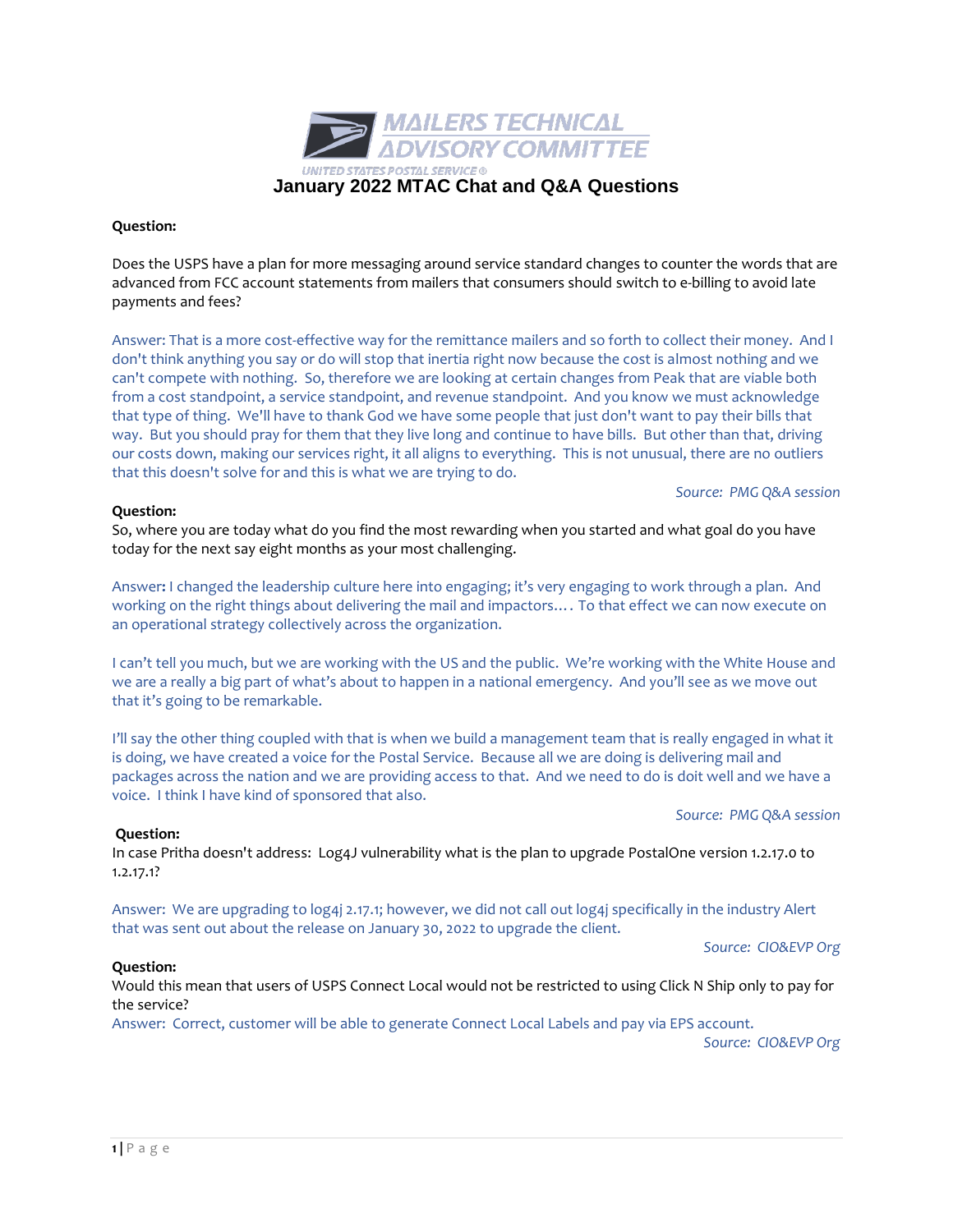It takes over 2.5 months to gain access to one API. Are the requirements for gaining access? We've been pushed all over the place to get access.

#### Answer:

Pre-Requisites

o CRID, MID, EPS Account and enrolled in package platform

#### Access to the developer portal has two steps

- o Create account and password in the developer portal
- o Signup/Authorization of API products

#### **Question:**

Who do they contact to participate in the pilot?

Answer: Thomas Sromovski: [Thomas.J.Sromovski2@usps.gov](mailto:Thomas.J.Sromovski2@usps.gov)

#### **Question:**

We volunteer to be a tester.

Answer: Need Company information and contact and Tom will reach out.

## **Question:**

Log4J vulnerability what is the plan to upgrade Postal One version 1.2.17.0 to 1.2.17.1?

Answer: We are upgrading PostalOne on Sunday January 30, 2022. An optional new client 54.0.2.0\_PROD will be available after this release. This optional new client 54.0.2.0 PROD will become a mandatory client after March 20, 2022 release.

*Source: CIO&EVP Org* 

*Source: CIO&EVP Org*

*Source: CIO&EVP Org* 

*Source: CIO&EVP Org* 

#### **Question:**

How are you going to make Informed Delivery work more effectively for students and universities and colleges? Right now, students can't use this service.

Answer: Two things make enabling Informed Delivery difficult at colleges and universities.

1. The variety of addressing styles at various institutions often leads to scenarios in which individual students do not have unique delivery points. Informed Delivery depends on each household – in college and university settings, "student" – have a unique delivery point. In those instances where all student mail goes to a single drop to be distributed by a non-Postal mail room, Informed Delivery does not have sufficient data to be able to show students daily digests securely.

In the future, the use of Informed Addresses by students would mitigate the need for unique delivery points. However, there is no timeline for restarting Informed Address at this time.

2. In instances where colleges and universities do offer unique delivery points for students, transience makes Informed Delivery usage possible. However, in these instances, students must file Changes of Address when they acquire a university address and file new Changes of Address when they move or leave the institutional address. While Informed Delivery usage is possible here, it does depend on students to maintain their information. In addition, the institution must inform the Postal Service that these are residential addresses and not "business" addresses.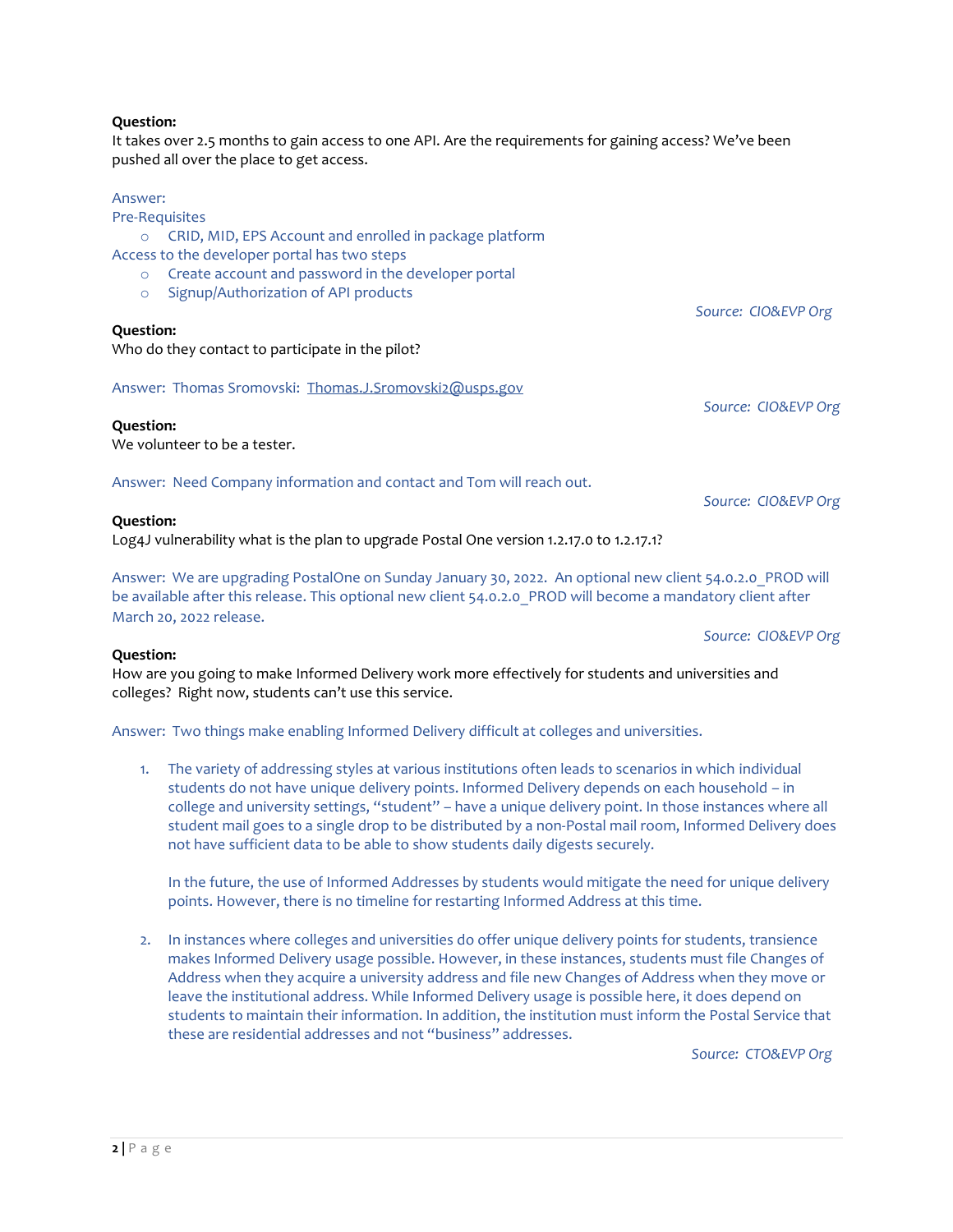Do you have stats on what type of companies are using informed delivery -such a charities, financial institutions, etc. Do you have % of each mail type owner?

Answer: The Informed Delivery Quarterly Report (10/2021) displays industry participation based on the top 20 performing Informed Delivery campaigns.

**Question:**

Interested in Package Campaigns. Can we discuss offline?

Answer: Please contact the Informed Delivery Program Office at [USPSInformedDeliveryCampaigns@USPS.gov](mailto:USPSInformedDeliveryCampaigns@USPS.gov) for assistance. Someone will be happy to get in touch with you to set up a conversation.

*Source: CTO&EVP Org*

*Source: CTO&EVP Org*

## **Question:**

## How does the AEXD compare to Predictive Delivery Date (PDD) in Mail?

Answer: PDD is an estimate of the actual delivery date of a mail piece; it is dynamically updated at each scan throughout the USPS network; this is just for mail

- o This date is determined based on historical and recent service performance data for that mail profile (mail class and shape) for that ZIP Code pair
- o The PDD will be calculated when the 1st manifest or scan is available to UV and dynamically updated with a revised prediction for each subsequent visibility event
- AEXD works in a similar way for packages as it updates the expected delivery date for ground packages
- AEXD uses individual scans and nested container scans and updates the expected delivery date if it determines that the expected delivery date is different than the original calculation
	- o Initial prediction date is calculated by the service delivery calculator
	- o Prediction date is updated using network scan events using a probability of delivery calculation

*Source: CTO&EVP Org*

#### **Question:**

Create a logical start the clock event.

Answer: The Postal Service is open to partnering with the mailing industry to review the current service performance measurement business rule and discuss how they can be refined/expanded to include additional scenarios that may not have been taken into account previously

# *Source: CTO&EVP Org*

#### **Question:**

Agree with David M....seems pretty straightforward......could you report both with/without logically "started" pieces?

Answer: It is not as simple as it sounds, this would require a large capital investment to create a new system to include parallel measurement using the logical start-the-clock or any alternative measurement methodology without jeopardizing the accuracy of the current system. We maintain a ~650-terabyte system and have to be very careful on how this data is being utilized without impacting the accuracy and reliability of the official measurement system.

*Source: CTO&EVP Org*

# **Question:**

Can we find out why pieces are not scanning?

Answer: Typically, this is due to the mailpiece barcode quality causing the barcode to be not readable. The external facing SPM Exclusion by CRID tool can be used to identify potential quality issues if high percentage of the volume is excluded due to "No Piece Scan" exclusion reason.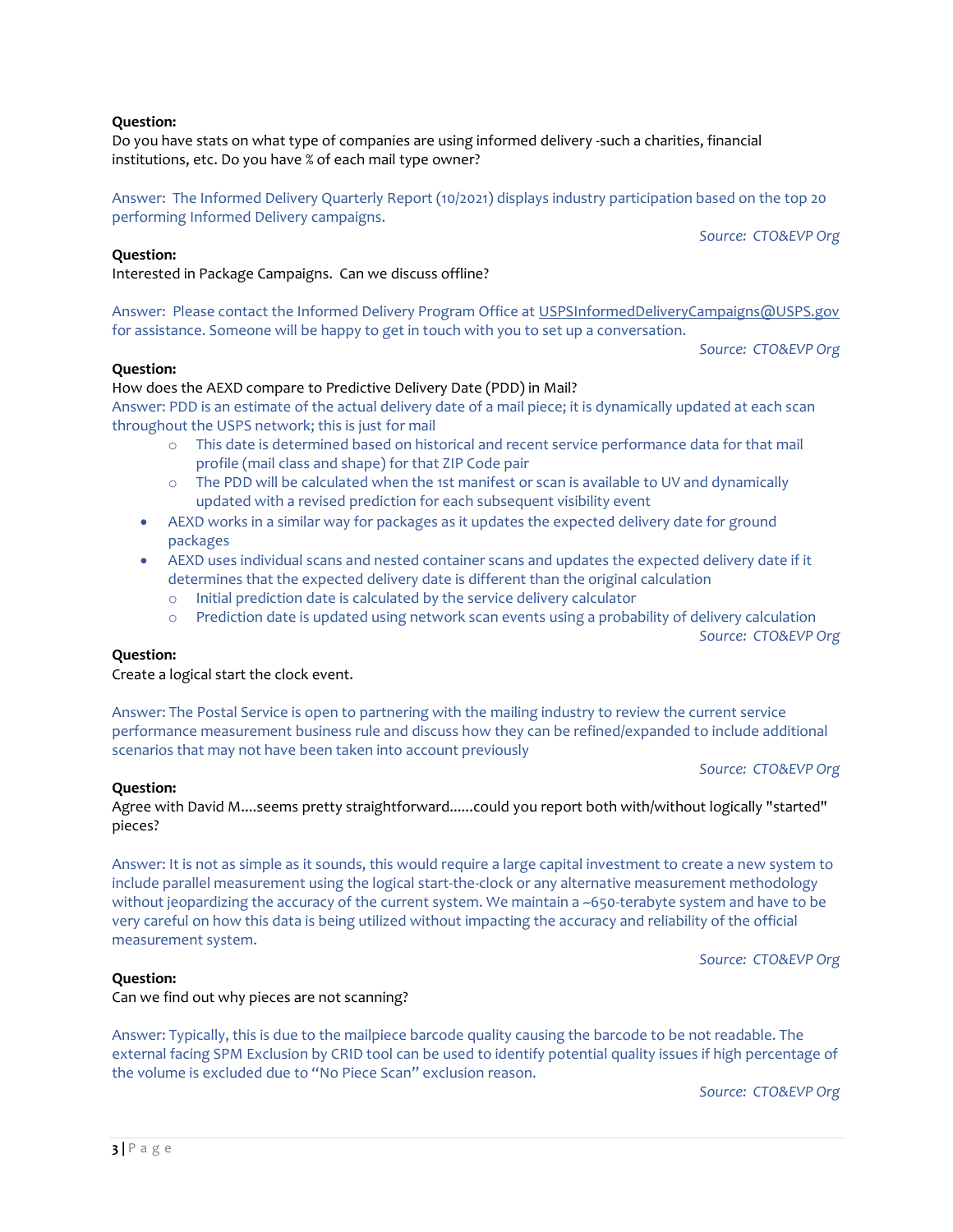Doesn't measuring only "good" mail skew the resulting score?

Is no container scan by USPS a reason for no STC?

Answer: The Postal Service's measurement system is built to be statistically accurate, reliable, and representative. This measurement system was approved by the Postal Regulatory Commission after multi-year parallel testing in comparison to the 3rd party measurement system. The business rules for including mail in measurement are not dependent on service performance.

*Source: CTO&EVP Org*

Answer: If there is no visibility of the container it could possibly be a reason why no STC was received, however each induction method relies on different business rule to make a determination if STC is applied or not. *Source: CTO&EVP Org*

**Question:**

**Question:**

Can you share more details on the long-haul pilot (timeline, etc.?)

Answer: The Pilot is starting the last week of January through mid-February, after which it will be determined if it is a practical solution to onboard additional mailers.

*Source: CTO&EVP Org*

**Question:**

How much of the excluded mail measurement is because it is too old? (30 days for FCM Presort, 45 days for other categories)

Answer: Response: 0.01% for the period of 10/9/2021 through 12/24 2021.

#### **Question:**

Is there a formal RCA, etc. being done?

Answer: The USPS monitors commercial excluded from measurement by exclusion reason and has a Resolution Guide that documents the known root causes for the exclusions. That monitoring data and Resolution Guide will be available to Industry in the SPM Exclusion by CRID tool.

As an example: We found an issue with a mailer that had 100% of their mail was being excluded. We conducted an internal investigation and found that there were several 99M container barcodes that never received a scan. We reached out to the mailer and discovered because they did not know how many 99M's they would need to produce; they would produce extra placards. Our business rules require for logical mailing that all 99M's receive an unload scan. We worked with the mailer on a solution to provide us with the 99M's that were not used, and we developed a process to remove them and their mail came back into measurement. This was then added to the resolution guide as a root cause so other mailers can see if that fit's their particular situation. As we work with mailers that have mail excluded, we are continually adding to the resolution guide so that the industry and the USPS can use the guide to resolve mail excluded from measurement.

*Source: CTO&EVP Org*

## **Question:**

The USPS' business rules around measurement: "If the day of entry is a holiday or Non-Airlift Day, the "Startthe-Clock" Day-0 will be the next applicable acceptance day?" (Is this correct?)

#### Answer:

- When Start-the-Clock falls on a federal Holiday, it is advanced to the next processing day.
- For Origin entered mail, if Start-the-Clock falls on a Sunday, it is advanced to the next processing day.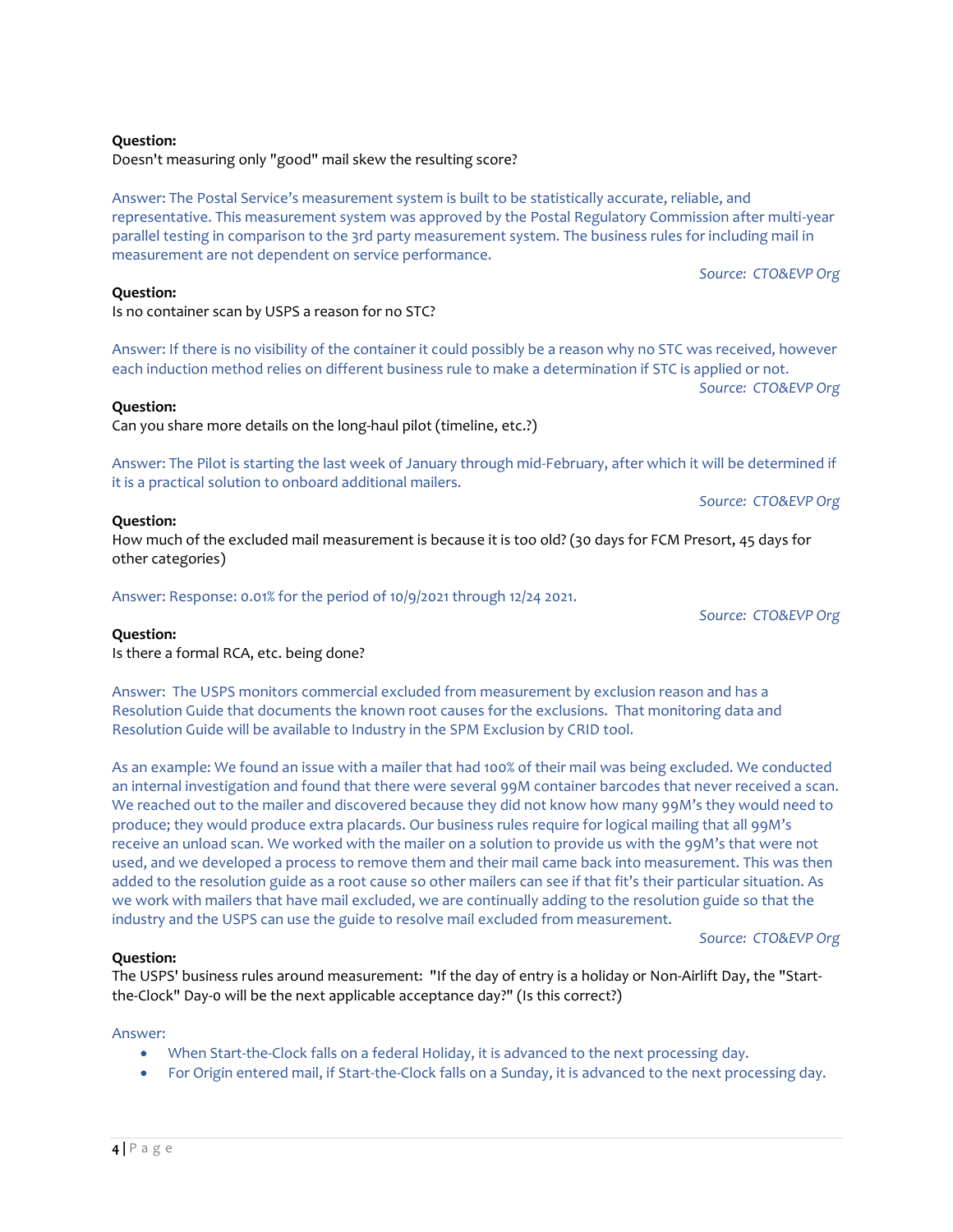- Start-the-Clock may fall on a Sunday for Destination entered Drop Ship mail if a FAST Appointment is arrived on a Sunday.
- Start-The-Clock may fall on a Sunday for Destination entered Delivery Unit mail, if as IMDAS Container Scan is performed on a Sunday.
- If the initial Start-the-Clock Date is one day before a no airlift day, and one or more pieces in the container/tray (Start-the-Clock grouping) are expected to transit by air, the Start-the-Clock Date for all pieces in the grouping will be the next processing date.

*Source: CTO&EVP Org*

# **Question:**

# Can an MSP qualify as a "customer" for USPS Connect Local?

Answer: Yes, they can. They would need to sign up for a business account on Click N Ship, agree to the Terms and Conditions, prepare labels, and prepay for their pieces like any other company before taking them to the post office / DDU.

*Source: CCMO&EVP Org*

# **Question:**

Who do we contact about IMBa if we are interested?

Answer: You may contact the MSSC for onboarding QBRM to IMbA. They can be reached at: [MSSC@usps.gov](mailto:MSSC@usps.gov) or 1-877-672-0007.

*Source: CCMO&EVP Org*

# **Question:**

# Why is IMBa only QBRM and not include BRM?

Answer: Intelligent Mail barcode Accounting (IMbA) is currently available for automation compatible Qualified Business Reply Mail (QBRM) Postcards, 1 oz and 2 oz letters ONLY. A unique ZIP+4 is assigned for each QBRM mail type, (Postcard, 1oz, 2 oz). An Intelligent Mail barcode (IMb) is also required to participate in IMbA. The IMb on the QBRM mailpiece is attributed to that mailer and the ounce increments. The IMbA application submits scan data electronically to PostalOne! for final invoicing based on the ZIP+4 code assigned for the mail type and weight identified in the IMb.

Business Reply Mail (BRM) is assigned one ZIP+4 for use on all mail types regardless of size, weight and shape. An Intelligent Mail barcode (IMb) is not required on BRM pieces.

*Source: CCMO&EVP Org*

# **Question:**

How much mail will survive rates +15% to + 18% in 18 months?

**Answer:** The Postal Service certainly recognizes that higher prices lead to lower volumes however, the increase in the revenue from the higher prices is needed to move the Postal Service towards a financially stable path as outlined in the Delivering For America Plan.

*Source: CFO&EVP Org*

# **Question:**

Is the July 2022 Rate Increase the same percentage increase as 8/29/2021 for marketing mail and first class?

Answer: So far, the estimated overall price increase in Marketing Mail and First-Class Mail appears to be about the same as the August 29, 2021 price increase. The final estimate of the CPI authority will be available in mid-March 2022, and the PRC will authorize the final additional authorities by the end of March.

*Source: CFO&EVP Org*

# **Question:**

Are we still on track for the April date for the additional fees which were removed from the Jan event?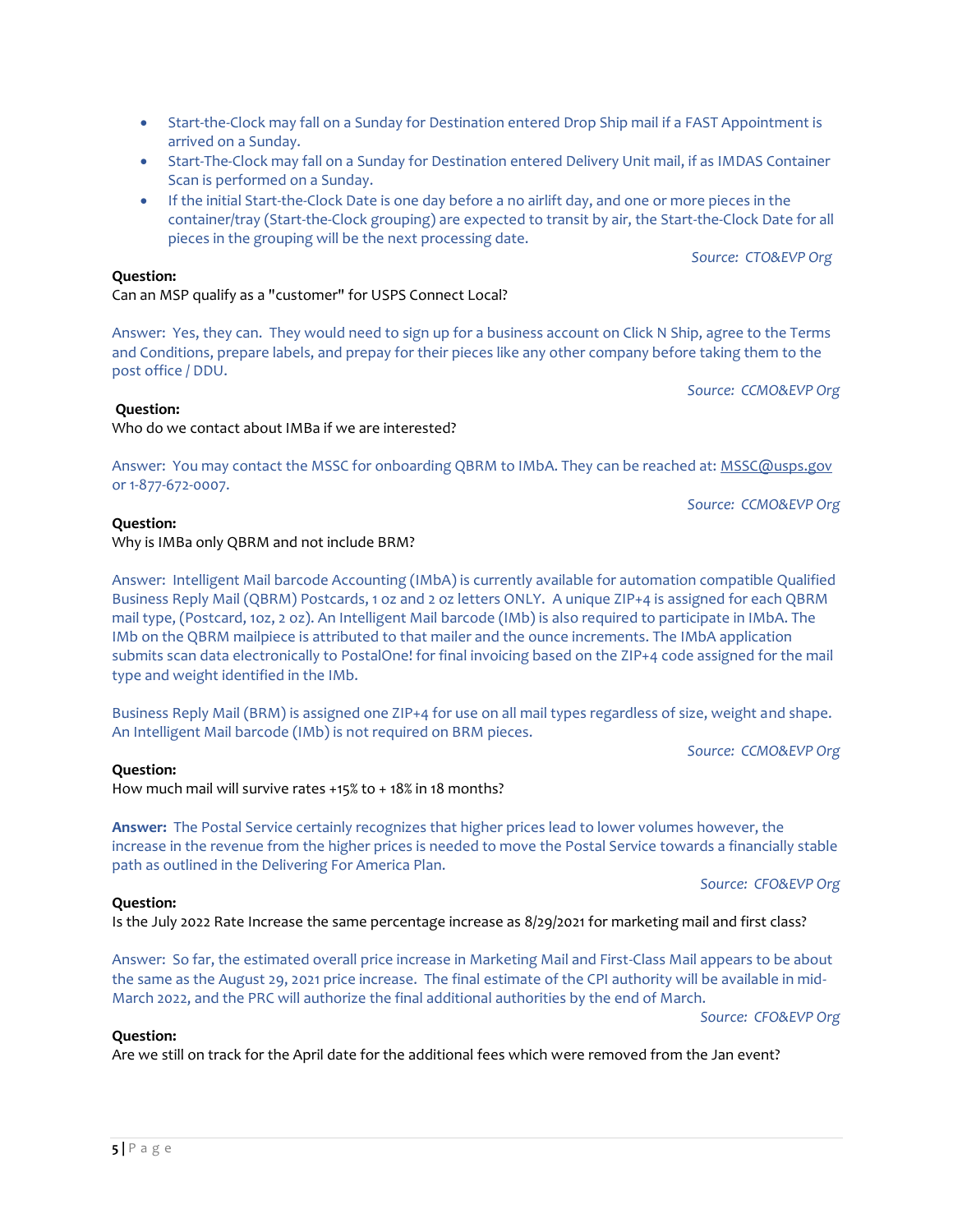Answer: Yes, we're on track with implementing the Nonstandard Fees and Dimension Noncompliance Fee on April 3, 2022.

*Source: CFO&EVP Org*

## **Question:**

Sharon, if PSRA passes will the retirement adjustment be eliminated?

Answer: No, if the PSRA passes, the retirement adjustment will not be eliminated. However, the annual increases in rate authority will be less, since RHB amortization payments will be eliminated. CSRS and FERS amortization payments will remain as under current law so some rate authority will still be necessary and authorized.

*Source: CFO&EVP Or*

Answer: The Governors will decide if there are any price or structural changes that need to be addressed in the

*Source: CFO&EVP Org*

# **Question:**

July cycle.

**Question:**

If Legislation passes after 7/10, will retirement authority be backed out?

So not expecting Competitive changes in July cycles, correct?

Answer: No, if the PSRA passes, the retirement adjustment will not be eliminated. However, the annual increases in rate authority will be less, since RHB amortization payments will be eliminated. CSRS and FERS amortization payments will remain as under current law so some rate authority will still be necessary and authorized.

*Source: CFO&EVP Org*

## **Question:**

By end of FY or CY on the FSS machine removal?

Answer: The removal of FSS equipment in areas of opportunity is tracked by FY. Each FY, volume is reassessed for additional opportunity as part of the Delivering for America 10-Year Plan.

*(CLPO&EVP Org)*

#### **Question:**

Was MTE purchased based on 2020 volumes (a bad COVID year) or based on 2019 a normal year?

Answers: Pallets were being utilized to move all mail types including tubs and trays along with parcels. Parcel size and depth of sort for trays and tubs are key factor with pallet utilization. First class separations were being separated deeper providing fewer trays / tubs per pallet. The same with larger parcels utilizing more pallets. *(CLPO&EVP Org)*

#### **Question:**

If the skids are barcoded - can a history of who created or touched what be created… and provide visibility to support accountability? It would make it much easier to track and monitor MTE.

Answer: Yes, barcodes can assist in tracking and everyone will have to scan to provide the visibility.

*(CLPO&EVP Org)*

# **Question:**

What is the USPS' time-line for replacing the FAST system?

Answer: We are in the preliminary stages of the FAST Redesign. At this time we do not have a timeline.

*(CLPO&EVP Org)*